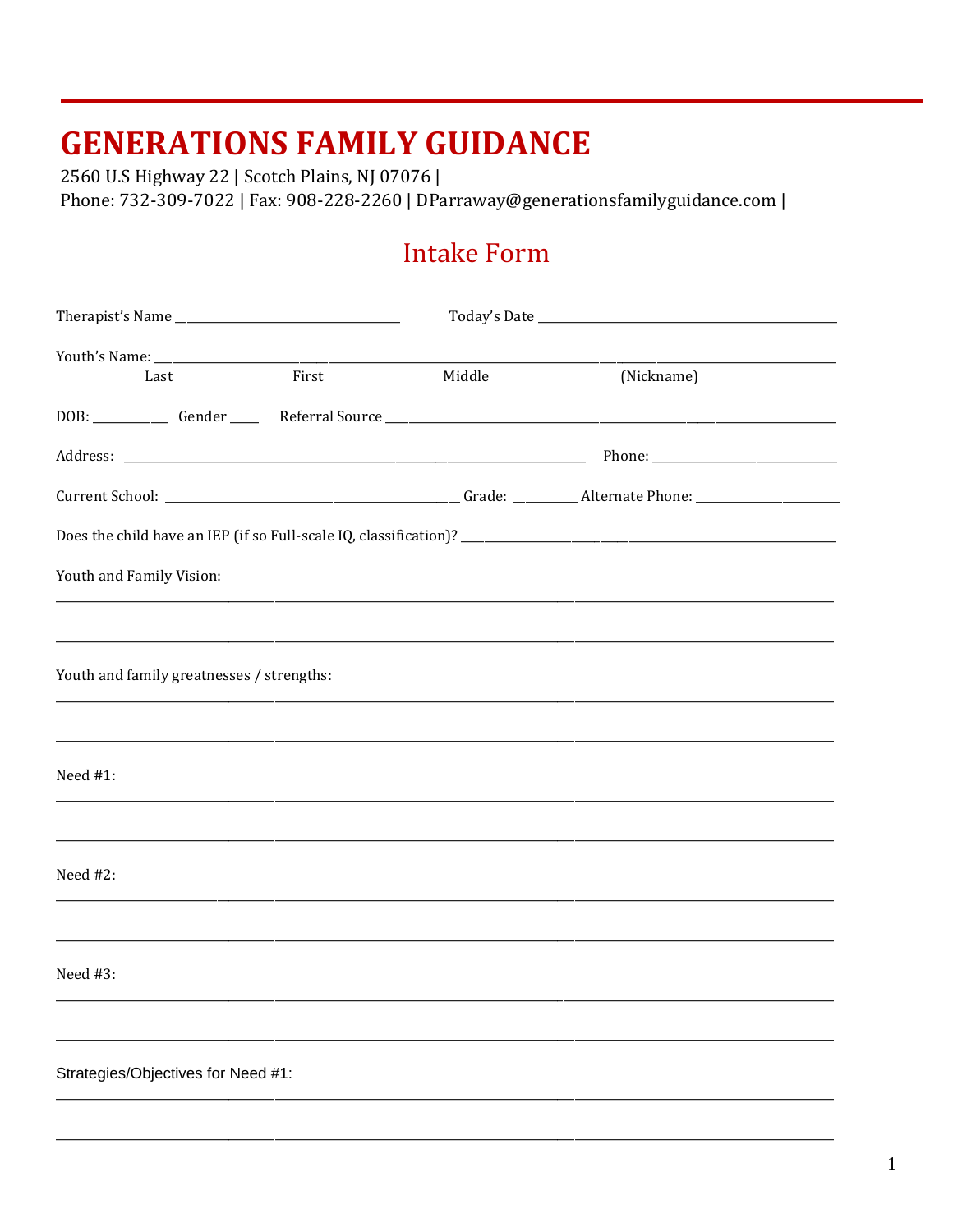2560 U.S Highway 22 | Scotch Plains, NJ 07076 | Phone: 732-309-7022 | Fax: 908-228-2260 | DParraway@generationsfamilyguidance.com |

Strategies/Objectives for Need #2:

Strategies/Objectives for Need #3:

Techniques/Modalities that will be used during weekly sessions for need #1

Techniques/Modalities that will be used during weekly sessions for need #2

Techniques/Modalities that will be used during weekly sessions for need #3

Long term goals/Desired outcome  $1.$ 

 $2.$ 

 $3.$ 

Barriers youth or family displays for services?

Current Medications: \_\_\_\_\_ Yes \_\_\_\_\_ No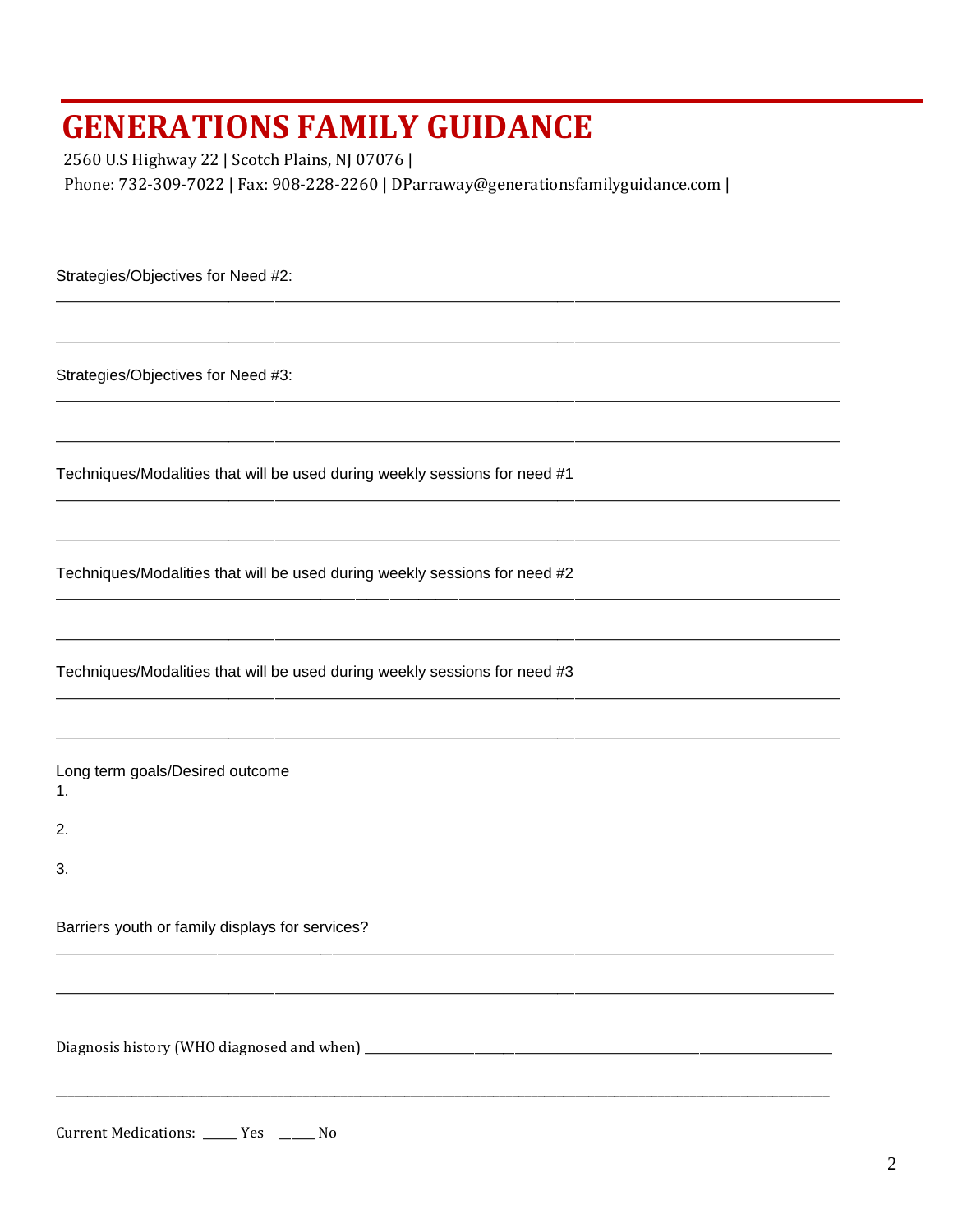2560 U.S Highway 22 | Scotch Plains, NJ 07076 |<br>Phone: 732-309-7022 | Fax: 908-228-2260 | DParraway@generationsfamilyguidance.com |

| Suicidal or homicidal ideation, thoughts, attempts? (Include dates, method, and outcomes)<br>None<br>**** If there is current SI/HI, what is the Safety Plan? |                                                                                                                                                       |  |  |  |
|---------------------------------------------------------------------------------------------------------------------------------------------------------------|-------------------------------------------------------------------------------------------------------------------------------------------------------|--|--|--|
|                                                                                                                                                               | ,我们也不能在这里的时候,我们也不能在这里的时候,我们也不能在这里的时候,我们也不能会不能会不能会不能会不能会不能会不能会不能会。<br>第2012章 我们的时候,我们的时候,我们的时候,我们的时候,我们的时候,我们的时候,我们的时候,我们的时候,我们的时候,我们的时候,我们的时候,我们的时候,我 |  |  |  |
|                                                                                                                                                               |                                                                                                                                                       |  |  |  |
|                                                                                                                                                               |                                                                                                                                                       |  |  |  |
|                                                                                                                                                               |                                                                                                                                                       |  |  |  |
|                                                                                                                                                               |                                                                                                                                                       |  |  |  |
| Nightmares, (auditory or visual) hallucinations, or self-mutilation behaviors?                                                                                | None                                                                                                                                                  |  |  |  |
|                                                                                                                                                               | Identify problem behaviors (that you can see and measure) the frequency/duration: ____________________________                                        |  |  |  |
|                                                                                                                                                               | How are these problem behaviors handled? (reassure the parents that we are not here to judge we need honest answer                                    |  |  |  |
|                                                                                                                                                               |                                                                                                                                                       |  |  |  |
|                                                                                                                                                               |                                                                                                                                                       |  |  |  |
|                                                                                                                                                               |                                                                                                                                                       |  |  |  |
|                                                                                                                                                               |                                                                                                                                                       |  |  |  |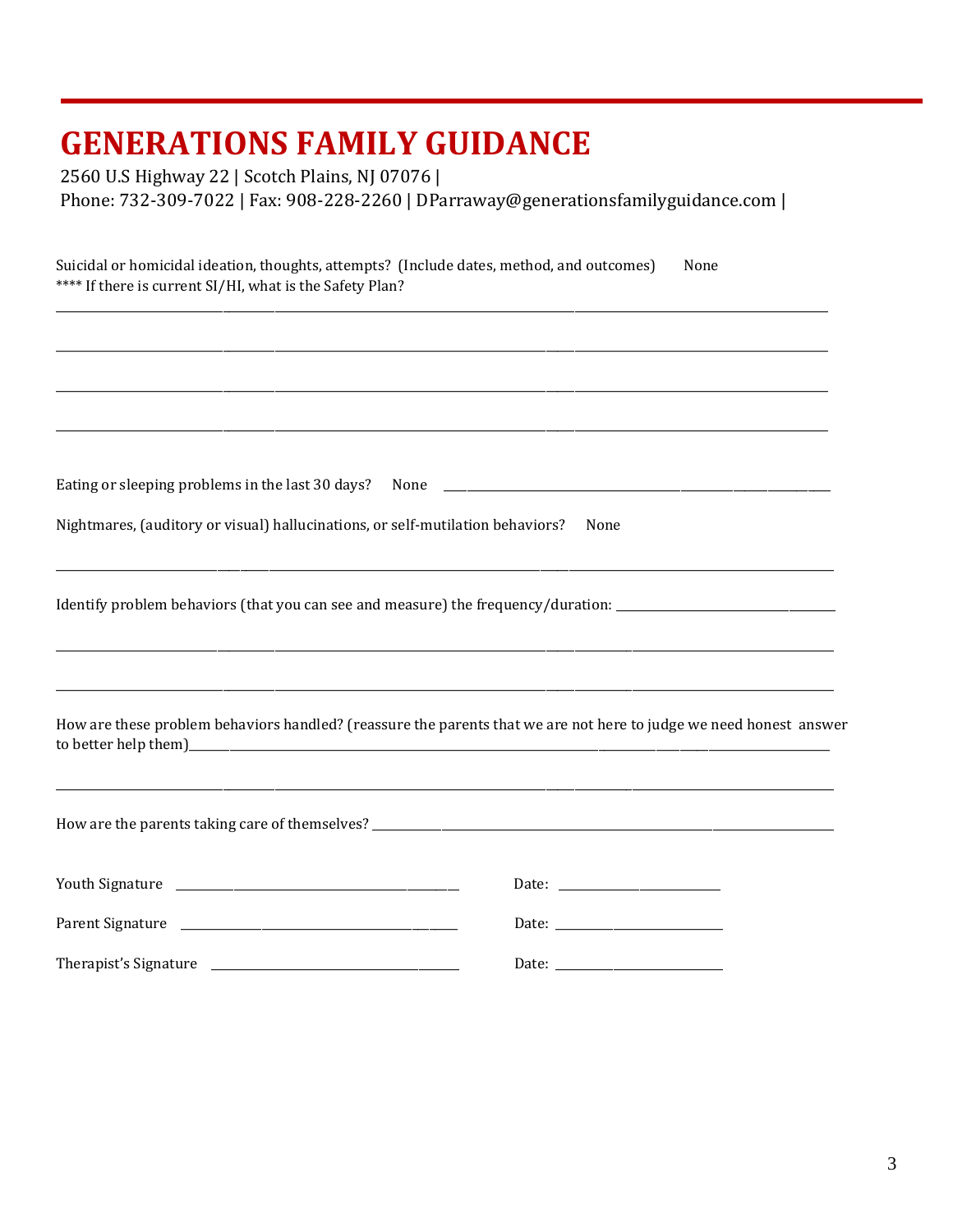2560 U.S Highway 22 | Scotch Plains, NJ 07076 | Phone: 732-309-7022 | Fax: 908-228-2260 | DParraway@generationsfamilyguidance.com |

> **Child's Team Member Contact List** (To be left with family)

| $\text{Fax } \#$                     | $\text{Fax } \#$                   |
|--------------------------------------|------------------------------------|
| 3. Behavioral Assistant ____________ | 4. (DCP&P, probation etc.)________ |
|                                      |                                    |
|                                      |                                    |
|                                      |                                    |
|                                      | $\text{Fax} \#$                    |